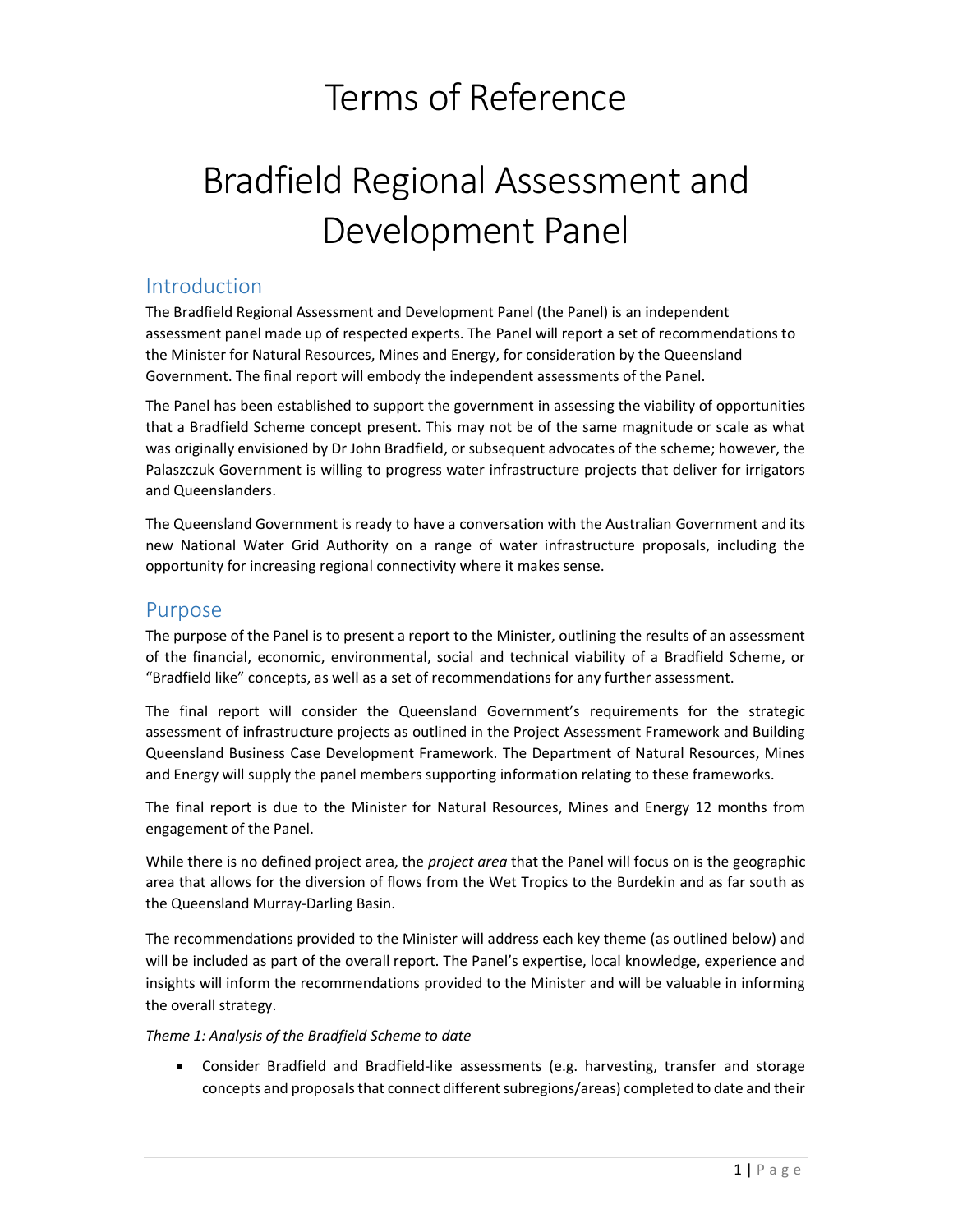limitations at the time, as well as the growth in infrastructure within the project area since the original Bradfield proposal.

## Theme 2: Economic benefits to regional communities and agricultural production

 Consider the economic benefits to regional communities and agricultural production within the project area; especially through the lens of re-energising the economy following the COVID-19 pandemic and the current economic recession.

#### Theme 3: Analysis of the project area and its current infrastructure

• Scan and analyse existing bulk water infrastructure, current water demand and whether supply is meeting demand within the project area.

## Theme 4: Identified opportunities leveraging current infrastructure within the project area

 Assess and provide recommendations concerning where existing bulk water infrastructure can be expanded and connected to support drought-prone regions within the project area.

#### Theme 5: New opportunities within the project area

- Make recommendations concerning new opportunities, where infrastructure does not yet exist.
- Advise on appropriate staging of opportunities to maximise return on investment to the Queensland community and economy, as well as estimated costings.
- Further, consider opportunities to leverage complementary infrastructure, e.g. hydrogen and hydroelectricity generation that may also benefit the Queensland community.
- Consider within the context of opportunities associated with the Queensland Government's Hydrogen Industry Strategy 2019-2024. By 2030, the Queensland Government's vision is to be at the forefront of renewable hydrogen production in Australia, supplying an established domestic market and export partners with a safe, sustainable and reliable supply of hydrogen.
- Consider opportunities to integrate with the CopperString Project

## Theme 6: Neighbouring opportunities outside of the project area.

 Identify potential bulk water supply infrastructure opportunities that neighbour the project area.

 In developing their advice, the Panel will be required to explore and consider a wide range of disciplines including, but not limited to economic and financial assessment, engineering, cost estimation, agronomy, market assessment, environment impacts, hydrology, social and cultural impacts, specific to Aboriginal peoples and Torres Strait Islander peoples.

The Panel is an advisory body only and not a decision making body.

 The Panel will not undertake any public consultation during the process, but will engage with key stakeholders. The Panel will consult with regional councils to understand their needs and potential benefits to their local communities.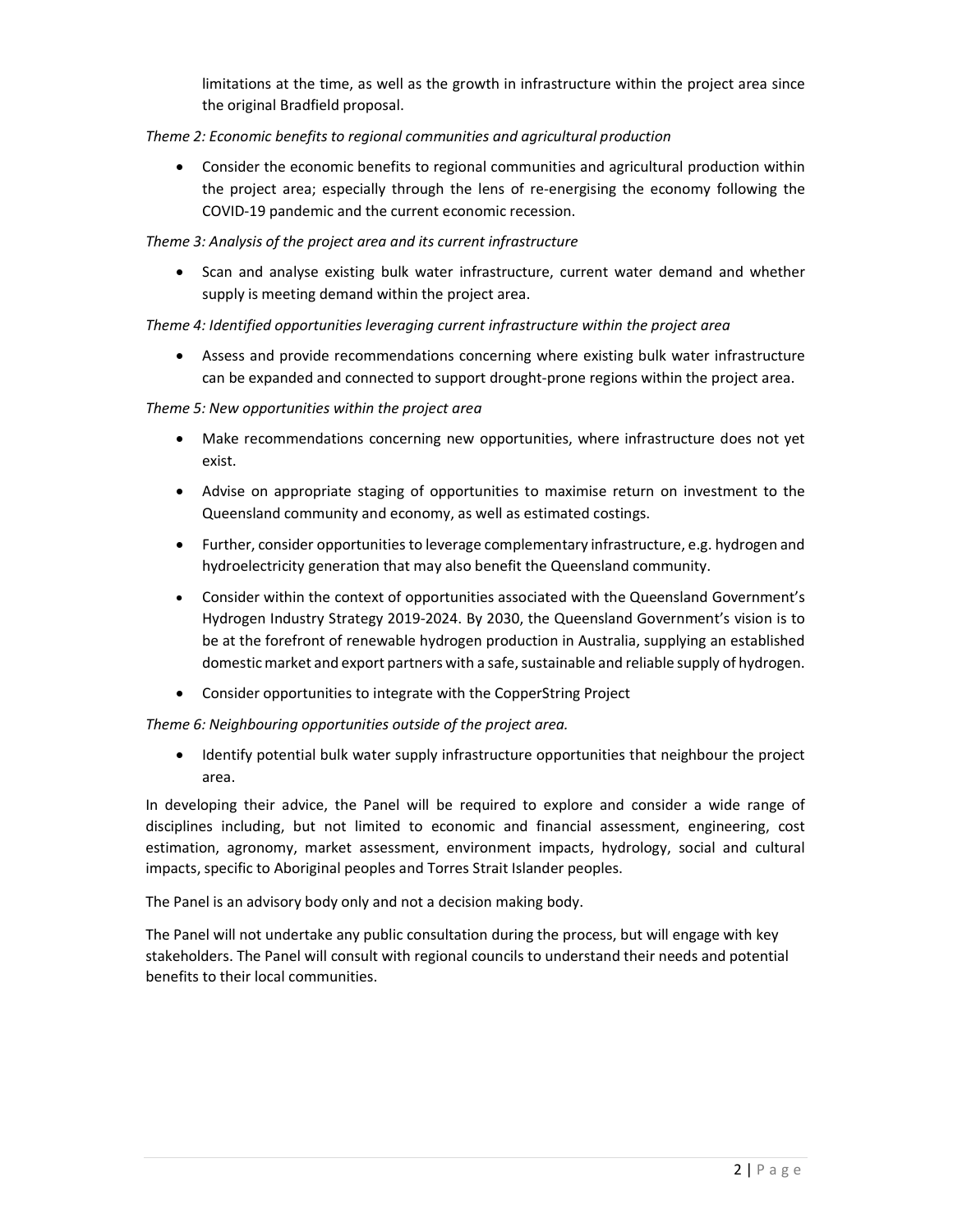## **Principles**

 The Panel will be guided by the Queensland Government's objectives for bulk water supply, which are:

- Ensure the safety and reliability of dams and urban water supplies.
- Use existing water resources more efficiently.
- Support development of bulk water infrastructure that provides a commercial return to bulk water providers, and
- Consider projects that will provide regional economic benefits.

 The Panel will also complete their assessments with consideration to the State's strategic statement and principles for bulk water supply.

 When assessing and comparing concepts or proposals, the Panel will also consider such things including, but not limited to:

- The impact with regards to climate change, e.g. improving water security for entitlement holders/communities under a scarce water future, as well as the impact on natural ecosystems having water diverted away from them.
- The impact on the health of the Great Barrier Reef from diverting natural flows as well as, reef dependent economies, e.g. fisheries and tourism.
- Aboriginal peoples and Torres Strait Islander peoples' connection to water, including physical spatial impacts of proposed infrastructure as well as cultural connection.

 Traditionally, the State only provides recommendations that align the need for bulk water infrastructure clearly with the State's strategies for regional economic development. The Panel is provided with freedoms to not only do this, but also go beyond and provide a vision of what future bulk water supply may look like in northern and western Queensland.

## Membership

The Panel's membership is comprised of:

- Prof. Ross Garnaut (CHAIR)
- Dr. Georgina Davis
- Prof. Allan Dale

Any change in membership requires approval by the Minister.

## Meetings

 Virtual meetings are to be used in the first-instance. Technology to support virtual meetings will be approved and made available by the Department of Natural Resources, Mines and Energy (Department). Face-to-face meetings may be arranged where appropriate and as agreed by the Panel Chair and Department.

## COVID-19

 Face-to-face meetings will be held consistent with COVID-19 safety requirements to ensure the safe operation of the Panel. A Health Plan will be developed to support this.